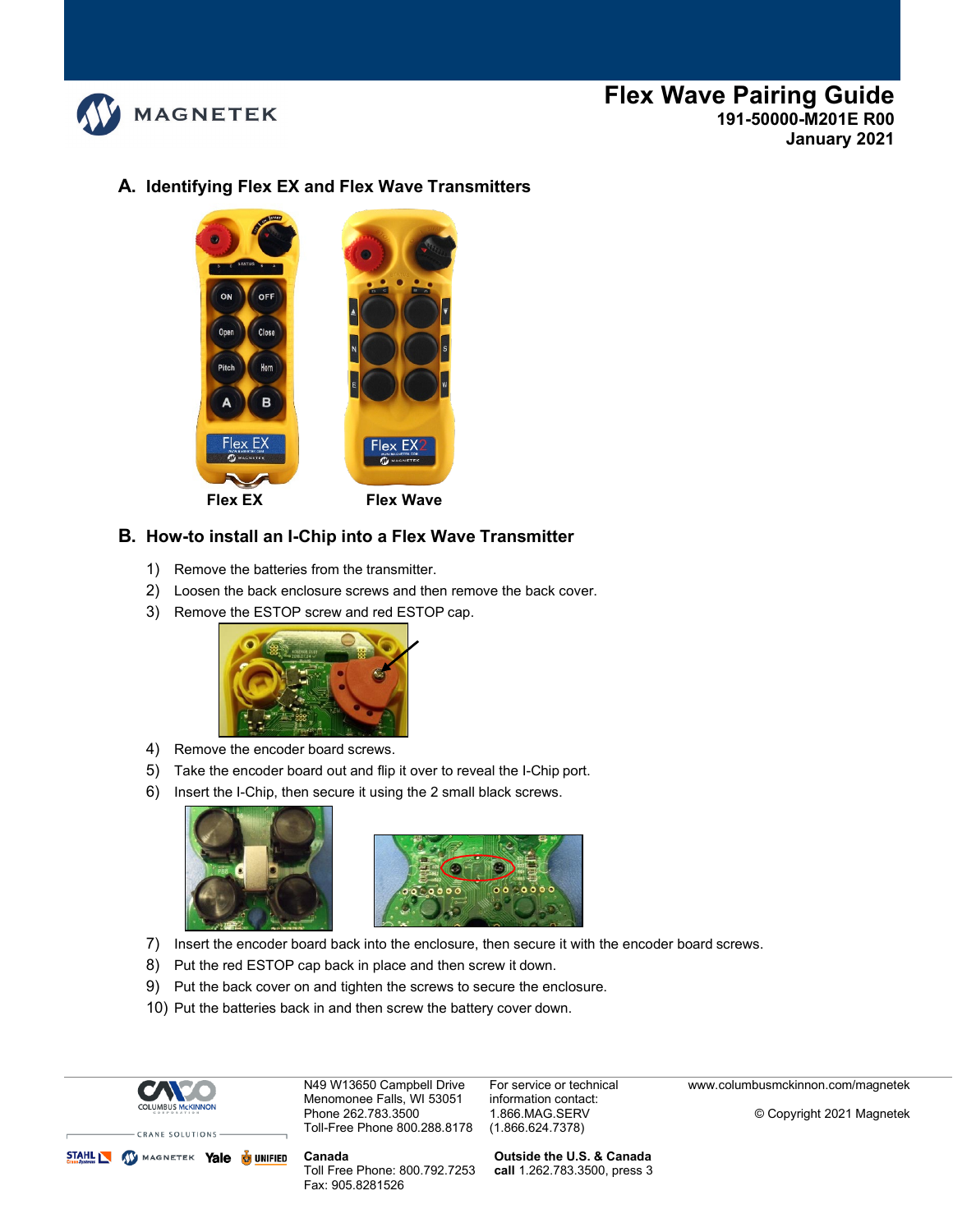### **C. Transmitter Dipswitch Settings when an I-Chip is installed:**

- 1) The Flex Wave transmitter will enter a "legacy mode" when an I-Chip is installed. Thedipswitches will then function similarly to the Function Dipswitch on the original Flex EX transmitters. The dipswitch settings for the Pushbutton Function are seen below.
	- a. Flex EX Transmitter: 00000000 ~ 11111111
	- b. Flex Wave Transmitter: 00000000XX ~ 11111111XX

*NOTE: Refer to the appropriate Flex EX manual for more information about the Pushbutton Function Dipswitch Settings.*

#### **D. Replacing a Flex EX Transmitter with a Flex Wave Transmitter:**

1) Remove the I-Chip from the Flex EX transmitter.

**MAGNETEK** 

2) Install the I-Chip into the Flex Wave transmitter. (see section B on how to install the I-Chip)

*NOTE: The serial number and channel will be transferred via the I-Chip. The Flex Wave transmitter dipswitches are not used to set the channel. See Section C for more information on the dipswitches when an I-Chip is installed.*

#### **E. Pairing a Flex Wave Transmitter to a Flex EX Receiver:**

- 1) Program an I-Chip to match the serial number and channel settings on the Flex EX receiver.
- 2) Install the I-Chip into the Flex Wave transmitter. (see section B on how to install the I-Chip)

#### **F. Pairing a Flex EX Transmitter to a Flex Wave Receiver:**

1) Not possible. Flex Wave receivers are only compatible with Flex Wave transmitters.

#### **G. Configuring a Flex Wave Transmitter with a Flex IR Programmer:**

- 1) Ensure the power switch key is set to the OFF ( 0 ) position.
- 2) With the red STOP button elevated, press and hold PB1 and PB3 at the same time.
- 3) Rotate the power switch key to the ON ( I ) position.
- 4) Release PB1 and PB3 at the same time. The transmitter Status LED will now display the firmware version with red, green and orange blinks. The transmitter is now in Remote Pairing Mode.
- 5) On the Flex IR Programmer, navigate to Flex EX gen2
- 6) You should now be able to READ and WRITE by pointing the top of the Flex IR Programmer at the Status LED on the transmitter
- 7) Consult the IR Programmer Instruction Manual (part number 191-00424-0002) for information on the full list of settings.



N49 W13650 Campbell Drive Menomonee Falls, WI 53051 Phone 262.783.3500 Toll-Free Phone 800.288.8178 For service or technical information contact: 1.866.MAG.SERV (1.866.624.7378)

[www.columbusmckinnon.com/magnetek](http://www.columbusmckinnon.com/magnetek)

© Copyright 2021 Magnetek

STAHL W MAGNETEK Yale & UNIFIED **Canada** 

Toll Free Phone: 800.792.7253 Fax: 905.8281526

**Outside the U.S. & Canada call** 1.262.783.3500, press 3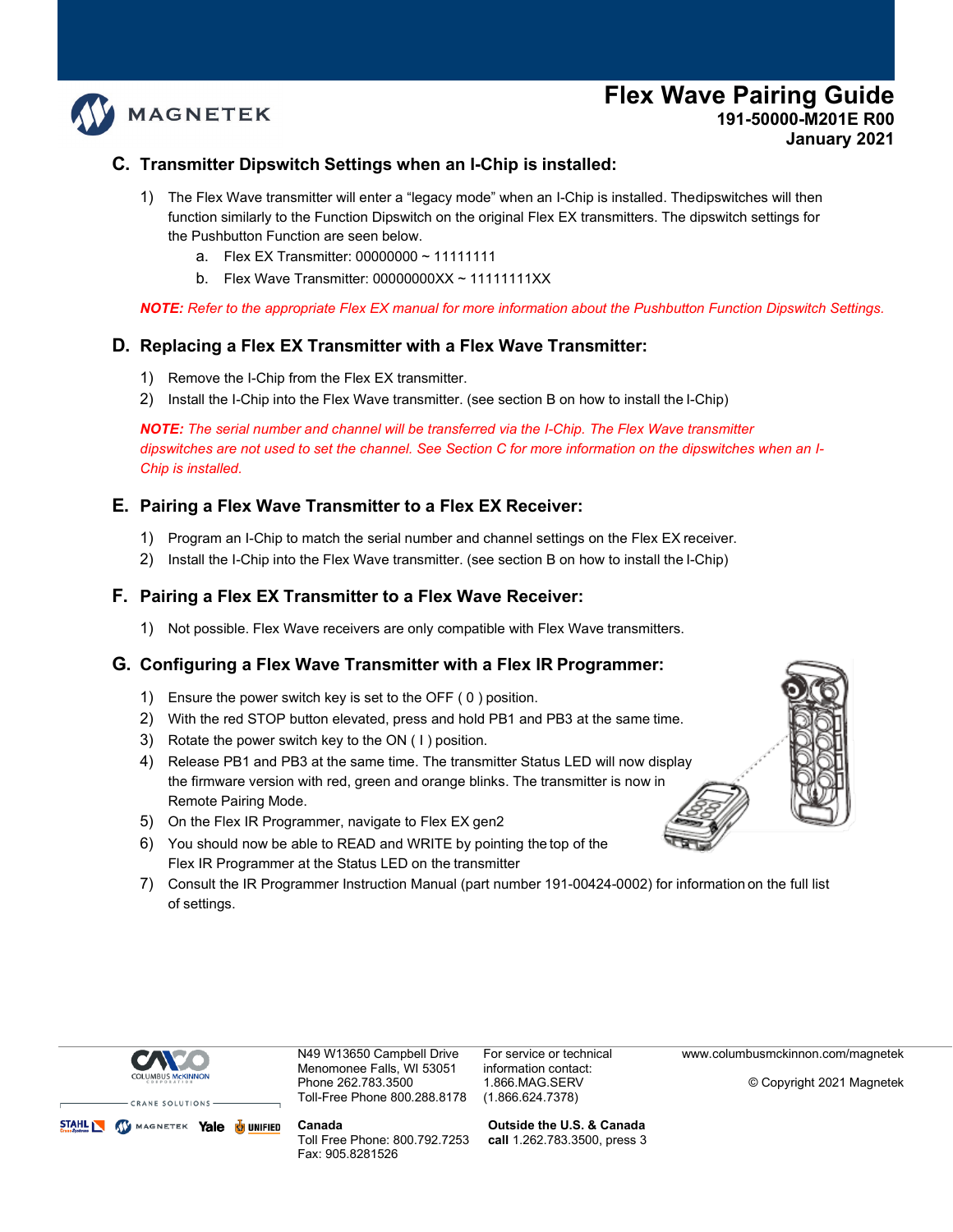

## **H. Flex Wave Transmitter-to-Flex Wave Transmitter Pairing:**

- 1) Ensure the power switch key is set to the OFF ( 0 ) position.
- 2) With the red STOP button elevated, press and hold PB1 and PB3 at the same time.
- 3) Rotate the power switch key to the ON ( I ) position.
- 4) Release PB1 and PB3 at the same time. The transmitter Status LED will now display the firmware version with red, green and orange blinks.
- 5) Repeat steps 1-4 on the other transmitter. This will put both transmitters in Remote Pairing Mode.
- 6) Press and Hold PB2 (Status LED off) on the original transmitter to output data. At the same time, Press and Hold PB1 (Status LED blinks green) on the new transmitter to receive data.
- 7) The pairing is completed when the Status LED on the new transmitter turns to constant green.
- 8) Exit Remote Pairing Mode by rotating the power key switch to the OFF ( 0 ) position onboth transmitters





*NOTE: During remote pairing make sure the distance between the two transmitters is within 1 meter.*

**→**

**I. Flex Wave Receiver-to-Flex Wave Transmitter Pairing:**



This function should only be used when replacing a receiver. The receiver should be removed from service.

#### **1) JP8 Open Method**

- a. On the transmitter, ensure the power switch key is set to the OFF ( 0 ) position.
- b. With the red STOP button elevated, press and hold PB1 and PB3 at the same time.
- c. Rotate the power switch key to the ON ( I ) position.
- d. Release PB1 and PB3 at the same time. The transmitter Status LED will now display the firmware version with red, green and orange blinks. The transmitter is now in Remote Pairing Mode.
- e. On the receiver, ensure JP8 is open and then apply power.
- f. Press and hold the PAIRING button located on the receiver cover to output data. At the same time, Press and Hold PB3 on the transmitter to receive data.
- g. The pairing is completed when the Status LED on the transmitter turns to constant green.
- h. Exit Remote Pairing Mode by rotating the power key switch on the transmitter to theOFF ( 0 ) position



N49 W13650 Campbell Drive Menomonee Falls, WI 53051 Phone 262.783.3500 Toll-Free Phone 800.288.8178

CRANE SOLUTIONS STAHL W MAGNETEK Yale & UNIFIED

**Canada**  Toll Free Phone: 800.792.7253

Fax: 905.8281526

For service or technical information contact: 1.866.MAG.SERV (1.866.624.7378)

[www.columbusmckinnon.com/magnetek](http://www.columbusmckinnon.com/magnetek)

© Copyright 2021 Magnetek

**Outside the U.S. & Canada call** 1.262.783.3500, press 3

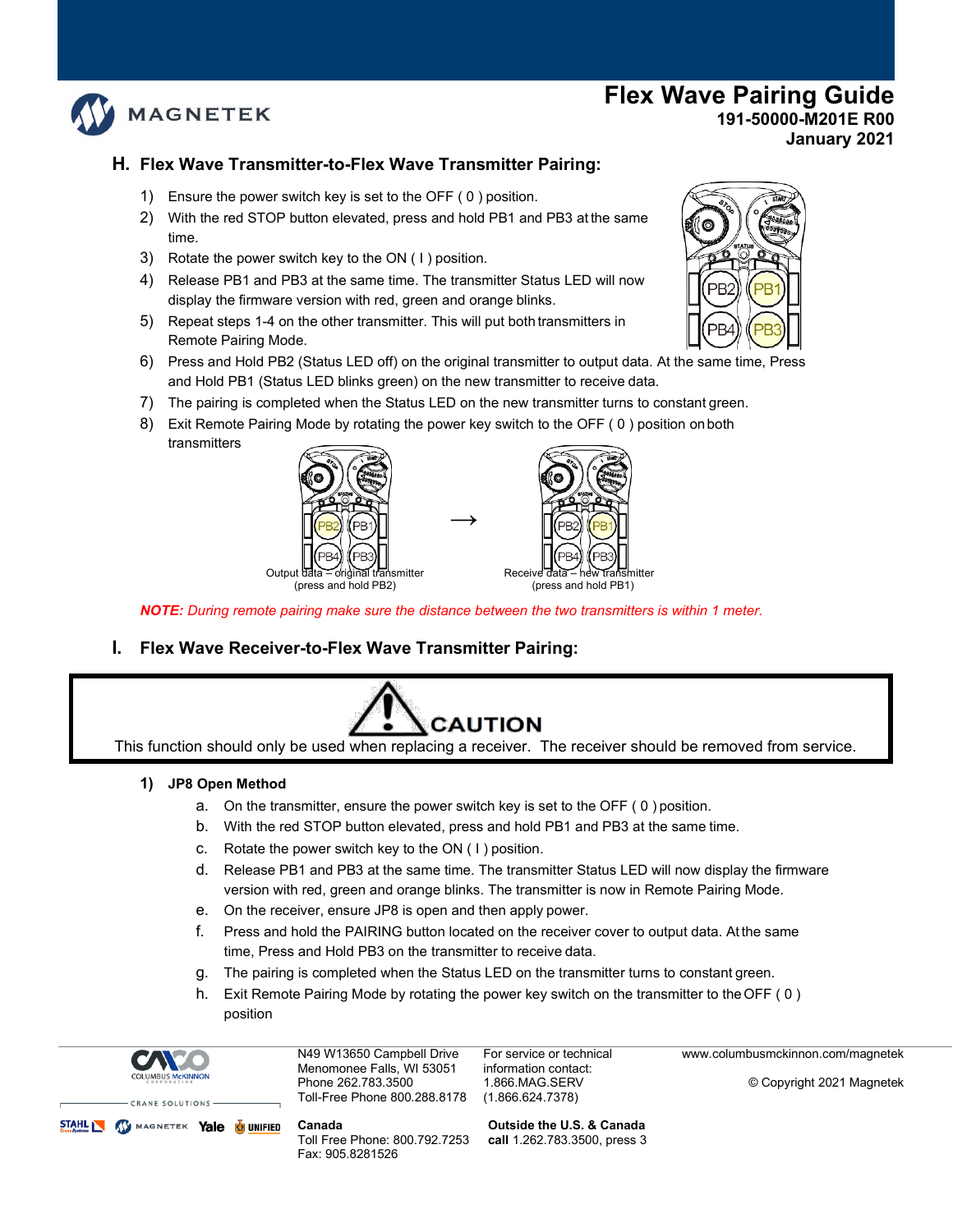



Set JP8 to "Open" Output data – receiver Conserver data – transmitter Receive data – transmitter<br>(press and hold the Pairing button) (press and hold PB3) (press and hold the Pairing button)

#### **2) JP8 Short Method**

- a. On the receiver, ensure a jumper is installed on JP8 and then apply power.
- b. On the transmitter, ensure the power switch key is set to the OFF ( 0 ) position.
- c. With the red STOP button elevated, press and hold PB1 and PB3 at the same time.
- d. Rotate the power switch key to the ON ( I ) position.
- e. Release PB1 and PB3 at the same time. The transmitter Status LED will now display the firmware version with red, green and orange blinks. The transmitter is now in Remote Pairing Mode.
- *f.* Press and Hold PB3 on the transmitter to receive data from the receiver. There is no need to press the PAIRING button on the receiver. Shorting JP8 bypasses this step*.*
- g. The pairing is completed when the Status LED on the transmitter turns to constant green.
- h. Exit Remote Pairing Mode by rotating the power key switch on the transmitter to the OFF (0) position

*NOTE: For both methods, make sure the pairing process is executed within a distance of 10 meters from one another and no other active receivers are nearby. During the pairing process, the receiver MAIN relays must*  be deactivated (relay open). For tandem systems, make sure the receiver is not locked to any of its existing *transmitters.*

## **J. Replacing a Flex EX-RS Transmitter with a Flex Wave-RS Transmitter:**

m

г



Type B Type C Type D Type E Type F







N49 W13650 Campbell Drive Menomonee Falls, WI 53051 Phone 262.783.3500 Toll-Free Phone 800.288.8178 For service or technical information contact: 1.866.MAG.SERV (1.866.624.7378)

**Outside the U.S. & Canada call** 1.262.783.3500, press 3 [www.columbusmckinnon.com/magnetek](http://www.columbusmckinnon.com/magnetek)

© Copyright 2021 Magnetek



**Canada**  Toll Free Phone: 800.792.7253 Fax: 905.8281526